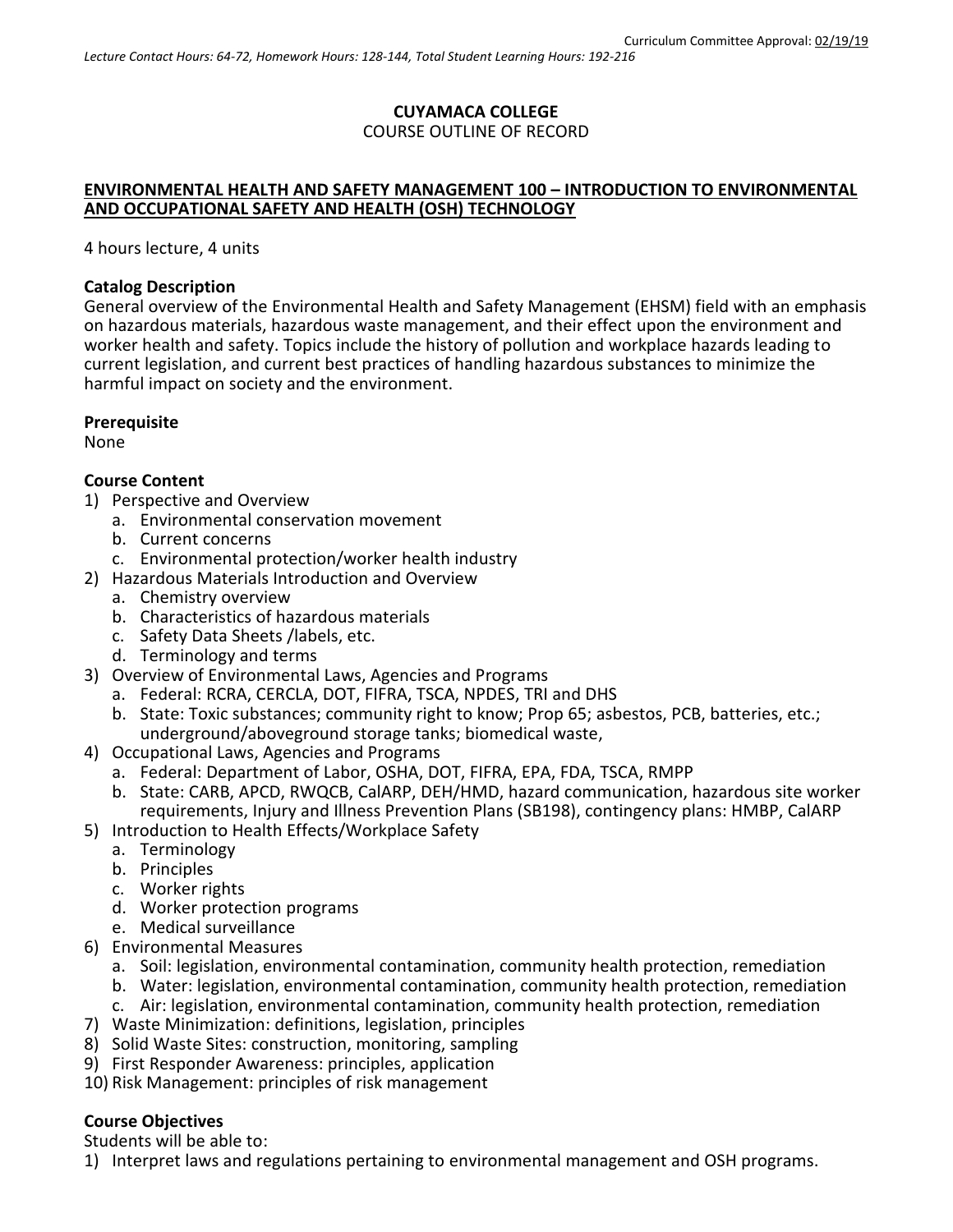- 2) Distinguish between EHSM agencies that regulate environmental management and OSH programs.
- 3) Describe appropriate handling and management procedures for hazardous materials/waste.
- 4) Recognize and apply appropriate terms common to the environmental health and safety industry.
- 5) Define best management practices (BMP) and safe operation procedures (SOP) used in the EHSM industry.
- 6) Analyze the criteria of physical, chemical, and biological interactions of pollutants and their effect on EHSM.

## **Method of Evaluation**

A grading system will be established by the instructor and implemented uniformly. Grades will be based on demonstrated proficiency in subject matter determined by multiple measurements for evaluation, one of which must be essay exams, skills demonstration or, where appropriate, the symbol system.

- 1) Quizzes and exams which measure students' ability to broadly describe the EHSM field including its regulatory agencies, hazardous materials and waste management, and analyze the effect of each on environment and occupational health and safety.
- 2) Research paper, presentation, and/or toxicological case study which measures students' ability to analyze, interpret, and draw conclusions about a selected current environmental health and safety issue, and define correct Threshold Limit Values or Permissible Exposure Limits.
- 3) Group project which measures students' ability to describe, interpret, and evaluate the EHSM program requirements.
- 4) Problem-solving and/or field exercises which measure students' ability to model Best Management Practices (BMPs) and Safe Operation Procedures (SOPs) as presented in class.

# **Special Materials Required of Student**

None

### **Minimum Instructional Facilities**

Standard classroom

## **Method of Instruction**

- 1) Lecture and discussion
- 2) Projects

## **Out-of-Class Assignments**

- 1) Reading assignments
- 2) Writing assignments
- 3) Projects
- 4) Reports

## **Texts and References**

- 1) Required (representative example): None
- 2) Supplemental:
	- a. Industry reference books and articles
	- b. *Environmental Safety and Health Regulations*, ASSE, 2013. ISBN 978-1-885581-69-3
	- c. *Principles of Industrial Safety*, ASSE, 2013. ISBN 978-1-885581-75-4

## **Exit Skills**

Students having successfully completed this course exit with the following skills, competencies and/or knowledge:

- 1) Interpret laws and regulations pertaining to environmental, health and Safety management and related programs.
- 2) Distinguish between EHSM agencies that regulate environmental management and OSH programs.
- 3) Recognize and apply appropriate terms common to the environmental health and safety industry.
- 4) Understand best management practices (BMP) and safe operation procedures (SOP) used in the EHSM industry.